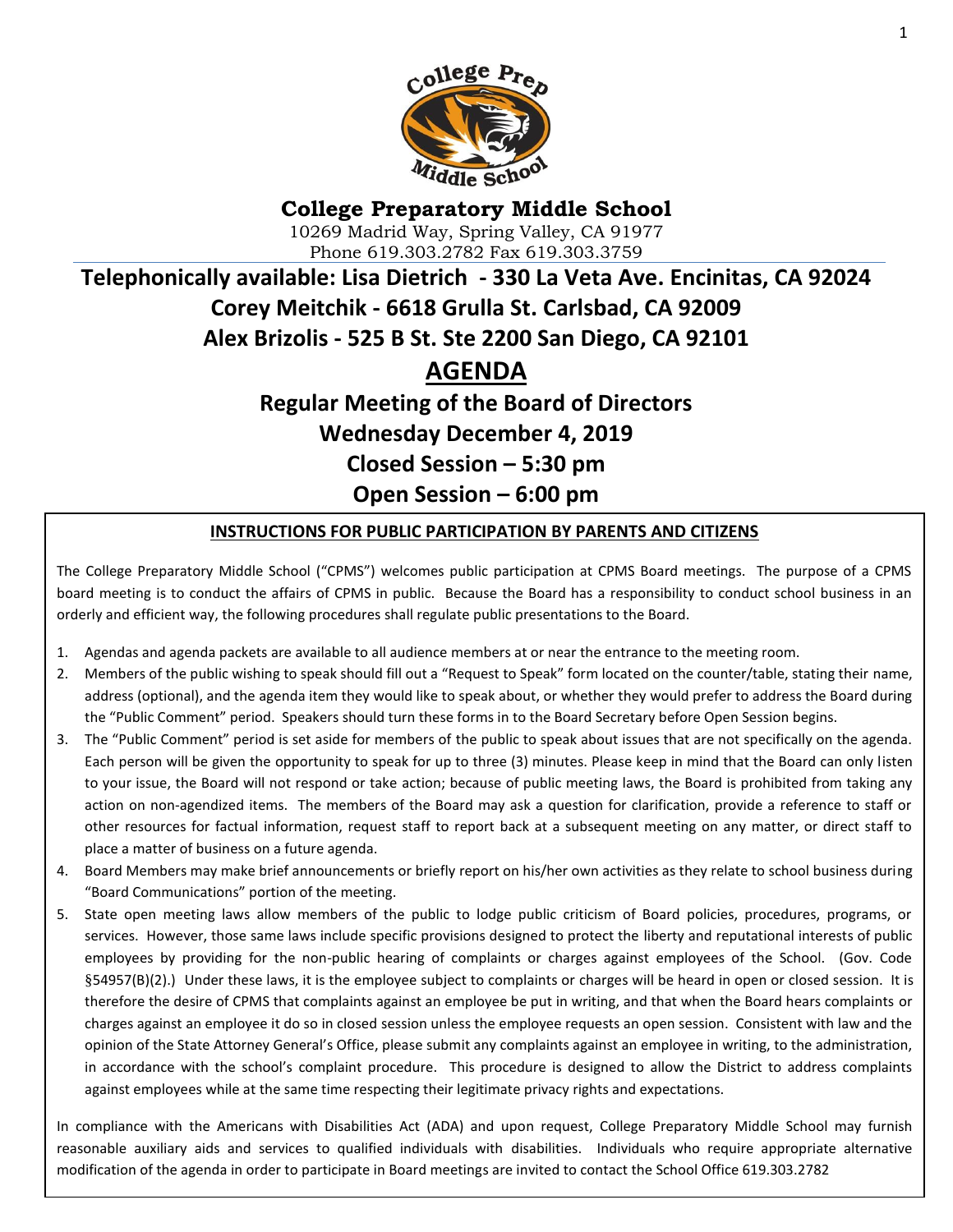### **I. PRELIMINARY**

#### **A. Call to Order**

The meeting was called to order by President Meitchik at \_\_\_\_\_ p.m.

#### **B. Roll Call**

|                | Present | Absent | Arrived Late | <b>Departed Early</b> |
|----------------|---------|--------|--------------|-----------------------|
| Corey Meitchik |         |        |              |                       |
| Alex Brizolis  |         |        |              |                       |
| Lisa Dietrich  |         |        |              |                       |
| Kathy Kinsella |         |        |              |                       |
| Garth Hebbler  |         |        |              |                       |

## **II. CLOSED SESSION (College Prep Conference Room)**

## **III. RECONVENE TO OPEN SESSION (Estimated start time 6:00 pm)**

Depending upon completion of Closed Session items, the Board intends to convene in Open Session at 6:00 pm to conduct the remainder of the meeting, reserving the right to return to Closed Session at any time.

**A. Pledge of Allegiance**

## **B. Report on Potential Action from Closed Session**

#### **C. Approval of Previous Minutes**

Motion by: \_\_\_\_\_\_\_\_\_\_\_\_\_\_\_\_\_\_\_\_\_ Seconded by: \_\_\_\_\_\_\_\_\_\_\_\_\_\_\_\_\_\_\_ Vote:

|                | Yes/Aye | No/Nay | Abstain |
|----------------|---------|--------|---------|
| Corey Meitchik |         |        |         |
| Alex Brizolis  |         |        |         |
| Lisa Dietrich  |         |        |         |
| Kathy Kinsella |         |        |         |
| Garth Hebbler  |         |        |         |

## **D. Approval of Board Agenda**

| Motion by:   |  |
|--------------|--|
| Seconded by: |  |
| Vote:        |  |

|                | Yes/Aye | No/Nay | Abstain |
|----------------|---------|--------|---------|
| Corey Meitchik |         |        |         |
| Alex Brizolis  |         |        |         |
| Lisa Dietrich  |         |        |         |
| Kathy Kinsella |         |        |         |
| Garth Hebbler  |         |        |         |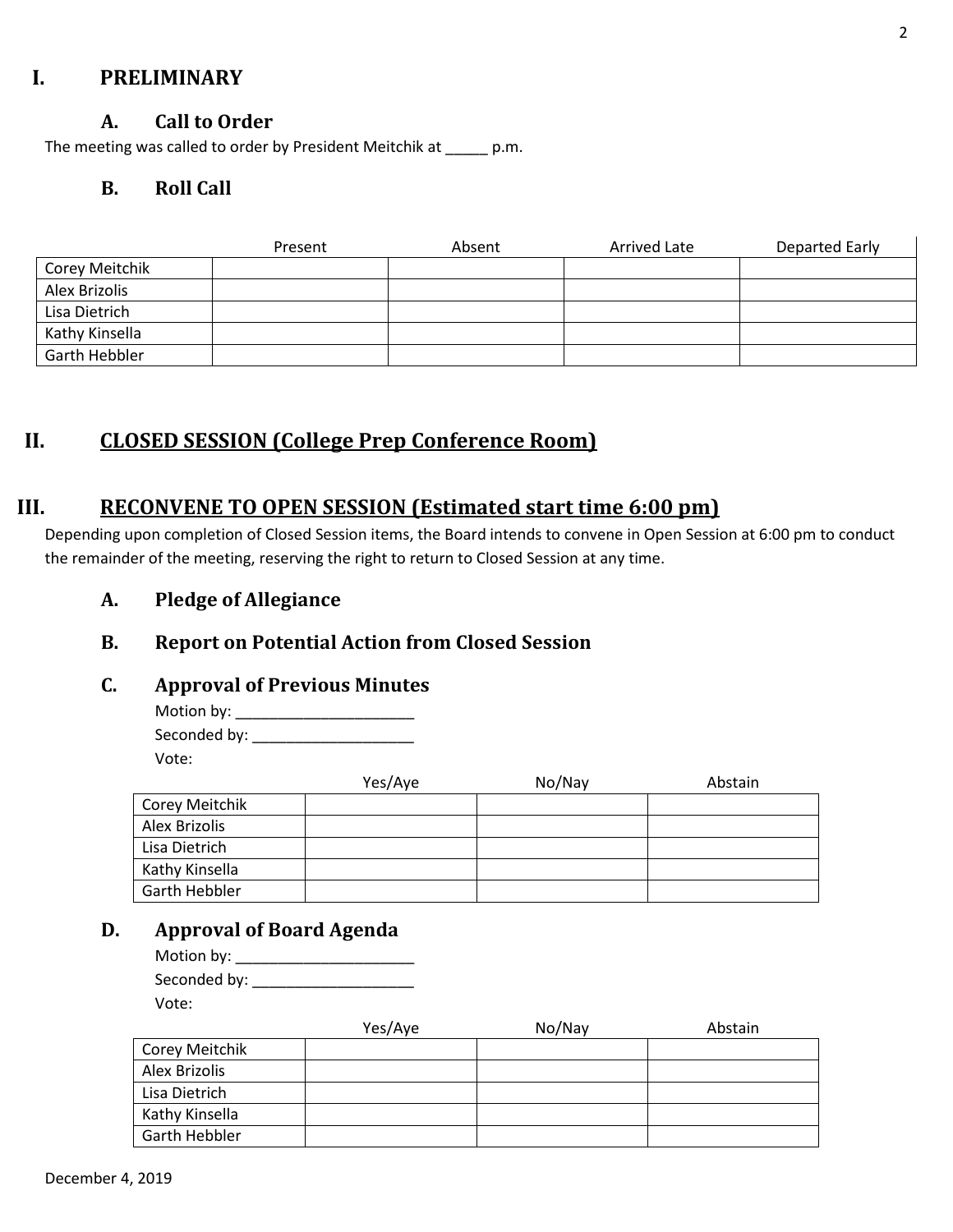## **IV. COMMUNICATIONS**

#### **A. Public Comment Period**

Public comment on items not listed on the Agenda. Maximum time three (3) minutes.

#### **B. Board Communications/ Announcements**

Governing Board members make brief announcements or briefly report on his/her own activities as they may relate to school business.

#### **C. Staff Reports**

1. Director's Report: Director will provide announcements and general report

## **V. INFORMATIONAL/ACTION ITEMS**

- **A. GENERAL FUNCTIONS – No items at this time**
- **B. PUPIL SERVICES- No items at this time**
- **C. PERSONNEL SERVICES- No items at this time**
- **D. FINANCIAL AND BUSINESS**
	- *1. Informational: Budget Update Presentation by Jim Weber, Charter Impact*
	- *2. Approval of First Interim Report (2019-20)*

Motion by: \_\_\_\_\_\_\_\_\_\_\_\_\_\_\_\_ Seconded by: \_\_\_\_\_\_\_\_\_\_\_\_\_\_

Vote:

|                | Yes/Aye | No/Nay | Abstain |
|----------------|---------|--------|---------|
| Corey Meitchik |         |        |         |
| Alex Brizolis  |         |        |         |
| Lisa Dietrich  |         |        |         |
| Kathy Kinsella |         |        |         |
| Garth Hebbler  |         |        |         |

|                |         | 3. Acceptance of 2018-19 Financial Audit prepared by SquarMilner, LLC |         |
|----------------|---------|-----------------------------------------------------------------------|---------|
| Motion by:     |         |                                                                       |         |
| Seconded by:   |         |                                                                       |         |
| Vote:          |         |                                                                       |         |
|                | Yes/Aye | No/Nay                                                                | Abstain |
| Corey Meitchik |         |                                                                       |         |
| Alex Brizolis  |         |                                                                       |         |
| Lisa Dietrich  |         |                                                                       |         |
| Kathy Kinsella |         |                                                                       |         |
| Garth Hebbler  |         |                                                                       |         |